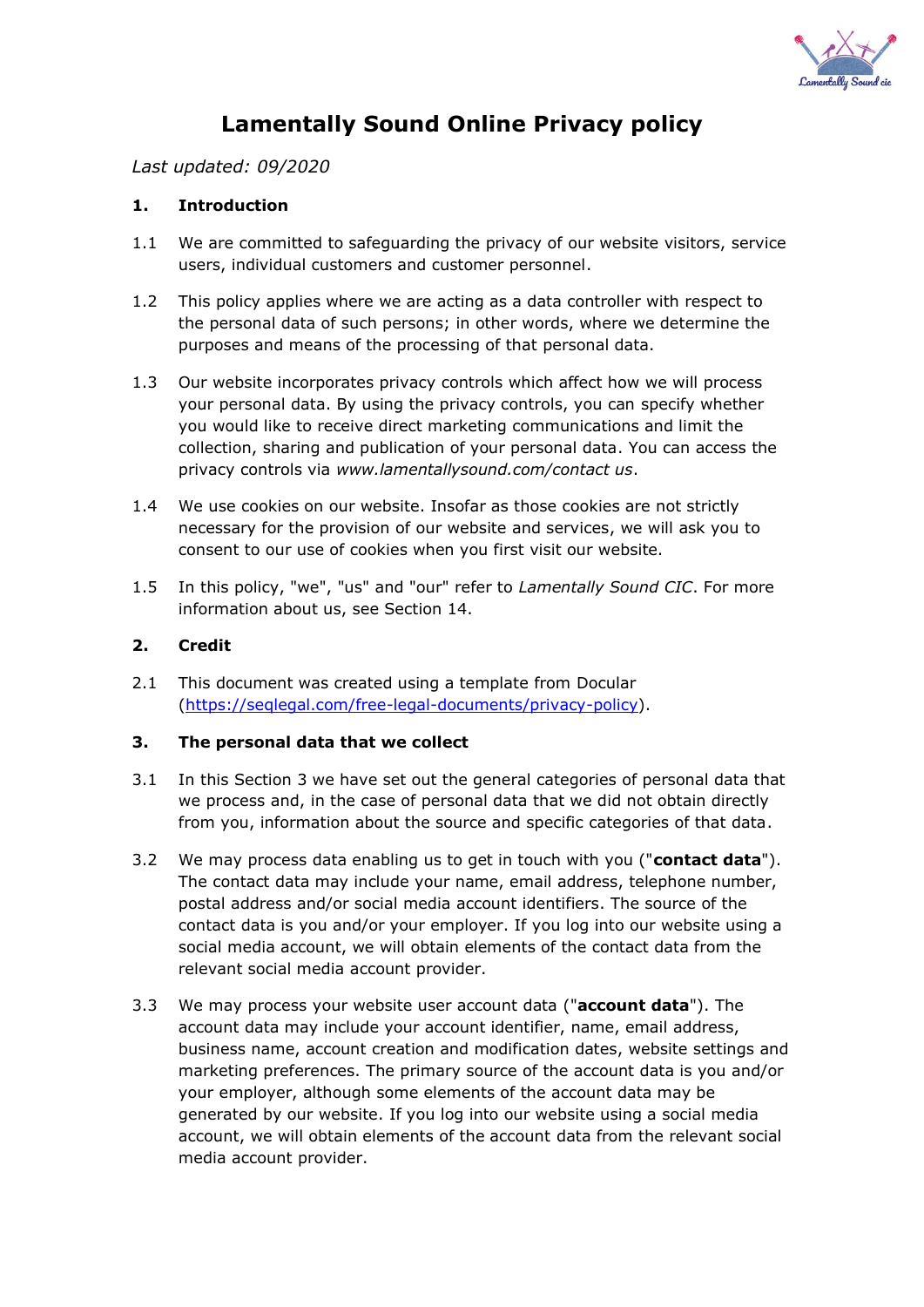

- 3.4 We may process information relating to transactions, including purchases of goods and/or services, that you enter into with us and/or through our website ("**transaction data**"). The transaction data may include your name, your contact details, your payment card details (or other payment details) and the transaction details. The source of the transaction data is you and/or our payment services provider.
- 3.5 We may process information contained in or relating to any communication that you send to us or that we send to you ("**communication data**"). The communication data may include the communication content and metadata associated with the communication. Our website will generate the metadata associated with communications made using the website contact forms.
- 3.6 We may process data about your use of our website and services ("**usage data**"). The usage data may include your IP address, geographical location, browser type and version, operating system, referral source, length of visit, page views and website navigation paths, as well as information about the timing, frequency and pattern of your service use. The source of the usage data is our analytics tracking system.

## **4. Purposes of processing and legal bases**

- 4.1 In this Section 4, we have set out the purposes for which we may process personal data and the legal bases of the processing.
- 4.2 **Operations**  We may process your personal data for the purposes of operating our website, the processing and fulfilment of orders, providing our services, supplying our goods, generating invoices, bills and other paymentrelated documentation, and credit control. The legal basis for this processing is our legitimate interests, namely the proper administration of our website, services and business.
- 4.3 **Publications**  We may process account data for the purposes of publishing such data on our website and elsewhere through our services in accordance with your express instructions. The legal basis for this processing is our legitimate interests, namely the publication of content in the ordinary course of our operations.
- 4.4 **Relationships and communications** We may process contact data, account data, transaction data and/or communication data for the purposes of managing our relationships, communicating with you (excluding communicating for the purposes of direct marketing) by email, SMS, post, fax and/or telephone, providing support services and complaint handling. The legal basis for this processing is our legitimate interests, namely communications with our website visitors, service users, individual customers and customer personnel, the maintenance of relationships, and the proper administration of our website, services and business.
- 4.5 **Direct marketing**  We may process contact data, account data and/or transaction data for the purposes of creating, targeting and sending direct marketing communications by email, SMS, post and/or fax and making contact by telephone for marketing-related purposes. The legal basis for this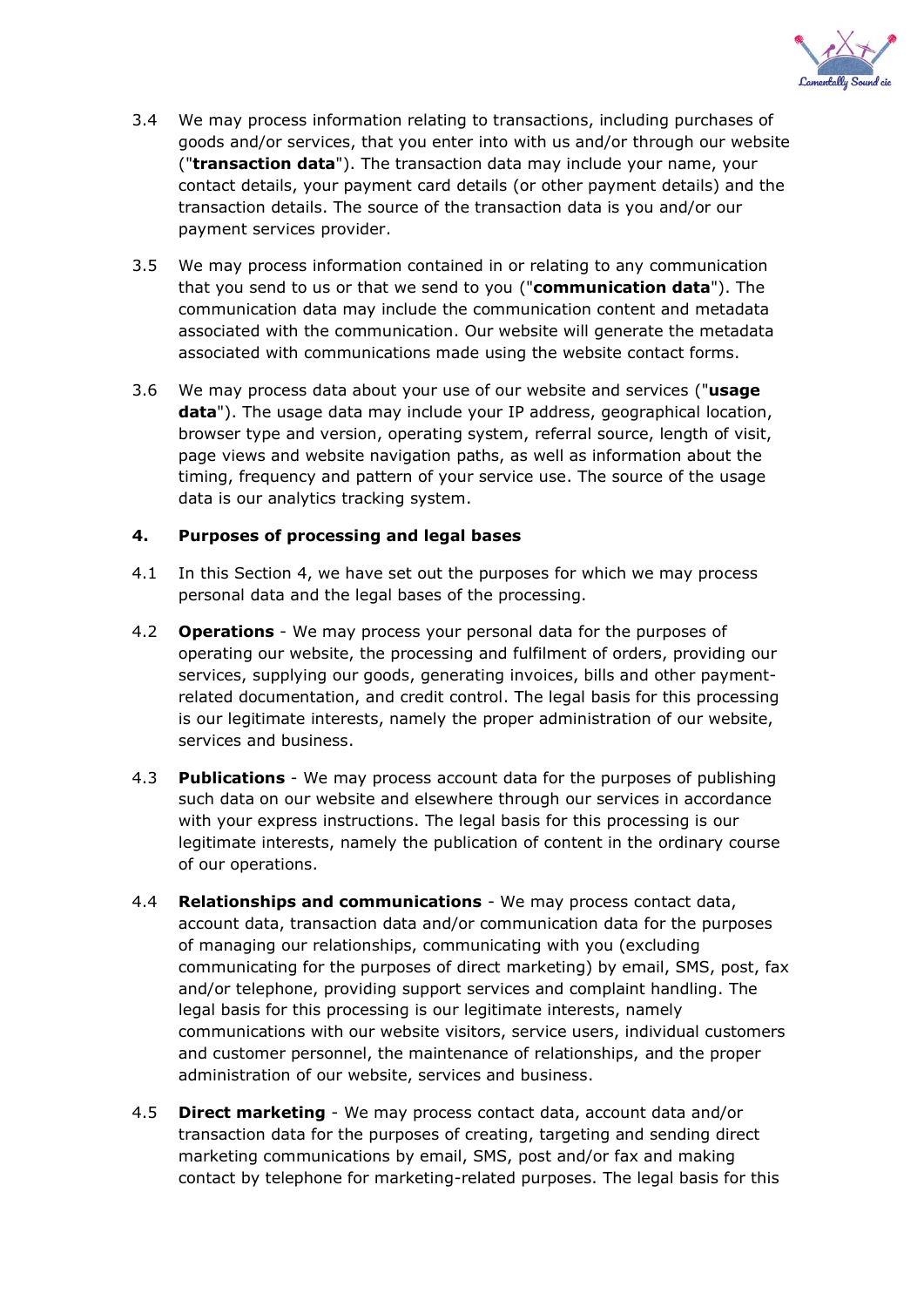

processing is our legitimate interests, namely promoting our business and communicating marketing messages and offers to our website visitors and service users.

- 4.6 **Research and analysis**  We may process usage data and/or transaction data for the purposes of researching and analysing the use of our website and services, as well as researching and analysing other interactions with our business.
- 4.7 **Record keeping**  We may process your personal data for the purposes of creating and maintaining our databases, back-up copies of our databases and our business records generally. The legal basis for this processing is our legitimate interests, namely ensuring that we have access to all the information we need to properly and efficiently run our business in accordance with this policy.
- 4.8 **Security**  We may process your personal data for the purposes of security and the prevention of fraud and other criminal activity. The legal basis of this processing is our legitimate interests, namely the protection of our website, services and business, and the protection of others.
- 4.9 **Insurance and risk management** We may process your personal data where necessary for the purposes of obtaining or maintaining insurance coverage, managing risks and/or obtaining professional advice. The legal basis for this processing is our legitimate interests, namely the proper protection of our business against risks.
- 4.10 **Legal claims** We may process your personal data where necessary for the establishment, exercise or defence of legal claims, whether in court proceedings or in an administrative or out-of-court procedure. The legal basis for this processing is our legitimate interests, namely the protection and assertion of our legal rights, your legal rights and the legal rights of others.
- 4.11 **Legal compliance and vital interests** We may also process your personal data where such processing is necessary for compliance with a legal obligation to which we are subject or in order to protect your vital interests or the vital interests of another natural person.

## **5. Providing your personal data to others**

- 5.1 We may disclose your personal data to our insurers and/or professional advisers insofar as reasonably necessary for the purposes of obtaining or maintaining insurance coverage, managing risks, obtaining professional advice.
- 5.2 Your personal data held in our website database will be stored on the servers of our hosting services providers identified at *www.lamentallysound.com*.

## **6. International transfers of your personal data**

6.1 In this Section 6, we provide information about the circumstances in which your personal data may be transferred to countries outside the United Kingdom and the European Economic Area (EEA).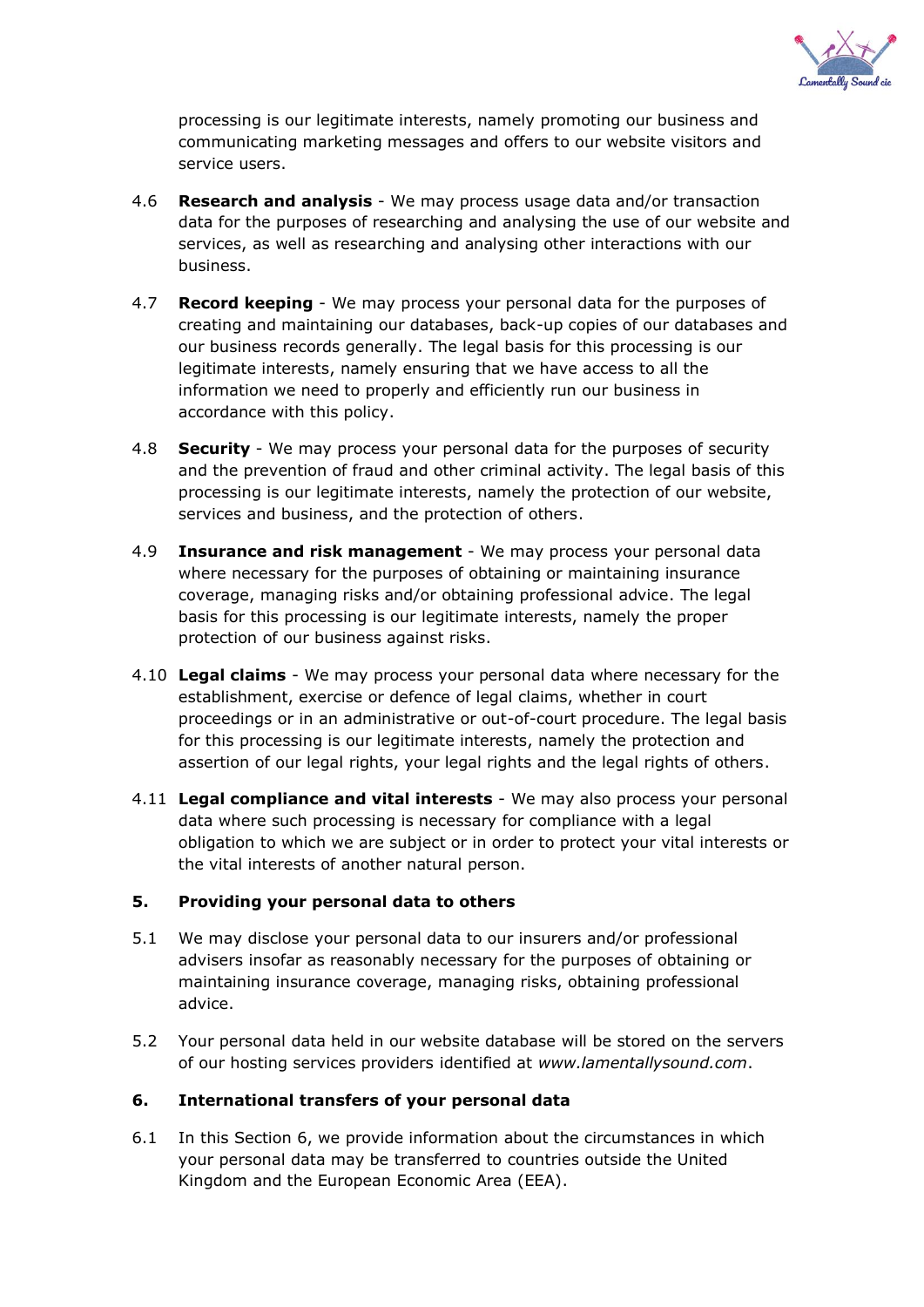

## **7. Retaining and deleting personal data**

- 7.1 This Section 7 sets out our data retention policies and procedures, which are designed to help ensure that we comply with our legal obligations in relation to the retention and deletion of personal data.
- 7.2 Personal data that we process for any purpose or purposes shall not be kept for longer than is necessary for that purpose or those purposes.
- 7.3 We will retain your personal data as follows:
	- (a) contact data will be retained for a minimum period of *1 year* following the date of the most recent contact between you and us, and for a maximum period of *10 years* following that date;
	- (b) account data will be retained for a minimum period of *1 year* following the date of closure of the relevant account, and for a maximum period of *10 years* following that date;
	- (c) transaction data will be retained for a minimum period of *1 year*  following the date of the transaction, and for a maximum period of *10 years* following that date;
	- (d) communication data will be retained for a minimum period of *1 year*  following the date of the communication in question, and for a maximum period of *10 years* following that date;
	- (e) usage data will be retained for *1 year* following the date of collection;
- 7.4 Notwithstanding the other provisions of this Section 7, we may retain your personal data where such retention is necessary for compliance with a legal obligation to which we are subject, or in order to protect your vital interests or the vital interests of another natural person.

## **8. Your rights**

- 8.1 In this Section 8, we have listed the rights that you have under data protection law.
- 8.2 Your principal rights under data protection law are:
	- (a) **the right to access** you can ask for copies of your personal data;
	- (b) **the right to rectification** you can ask us to rectify inaccurate personal data and to complete incomplete personal data;
	- (c) **the right to erasure** you can ask us to erase your personal data;
	- (d) **the right to restrict processing** you can ask us to restrict the processing of your personal data;
	- (e) **the right to object to processing** you can object to the processing of your personal data;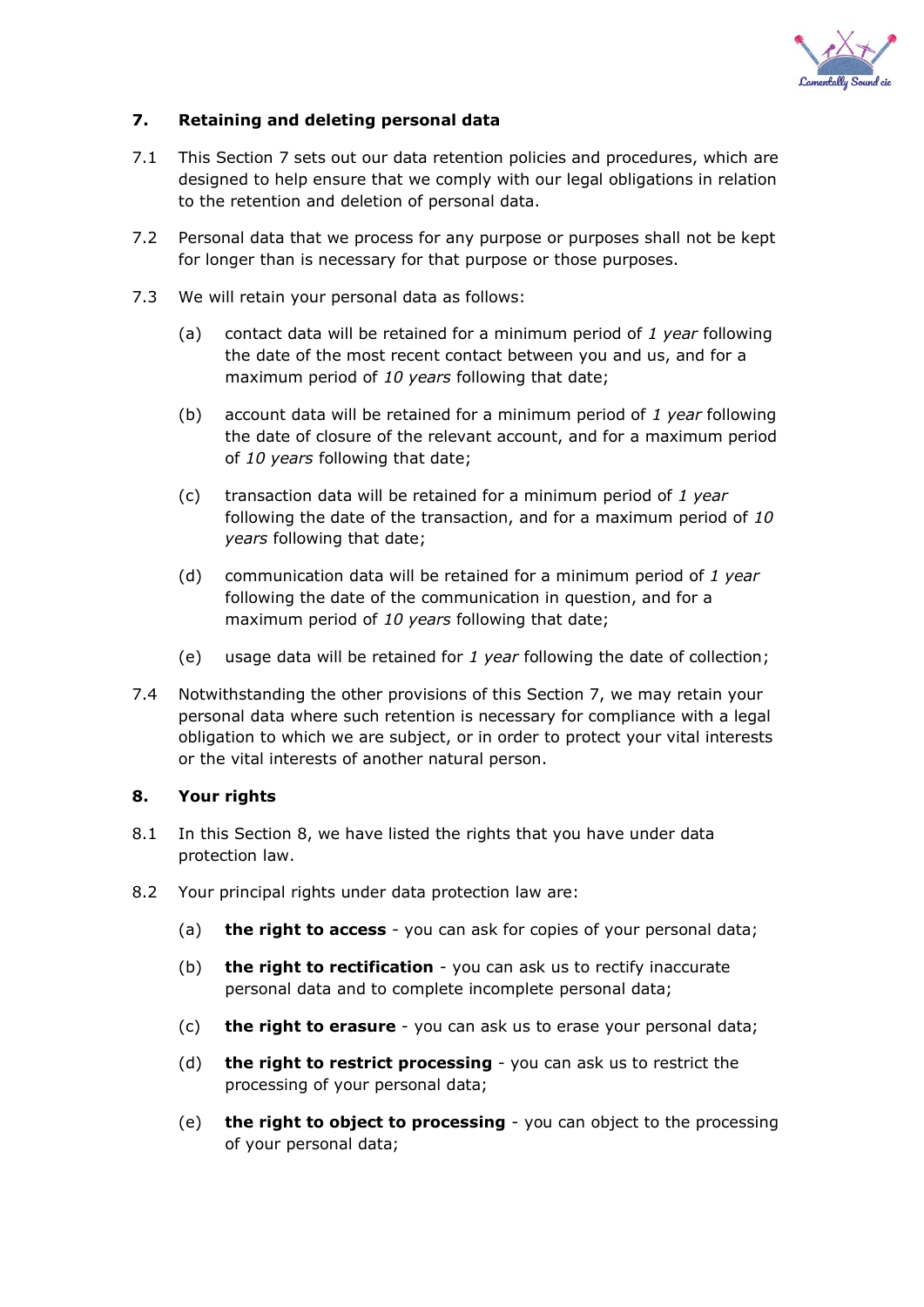

- (f) **the right to data portability** you can ask that we transfer your personal data to another organisation or to you;
- (g) **the right to complain to a supervisory authority** you can complain about our processing of your personal data; and
- (h) **the right to withdraw consent** to the extent that the legal basis of our processing of your personal data is consent, you can withdraw that consent.
- 8.3 These rights are subject to certain limitations and exceptions. You can learn more about the rights of data subjects by visiting [https://ico.org.uk/for](https://ico.org.uk/for-organisations/guide-to-data-protection/guide-to-the-general-data-protection-regulation-gdpr/individual-rights/)[organisations/guide-to-data-protection/guide-to-the-general-data-protection](https://ico.org.uk/for-organisations/guide-to-data-protection/guide-to-the-general-data-protection-regulation-gdpr/individual-rights/)[regulation-gdpr/individual-rights/.](https://ico.org.uk/for-organisations/guide-to-data-protection/guide-to-the-general-data-protection-regulation-gdpr/individual-rights/)
- 8.4 You may exercise any of your rights in relation to your personal data by written notice to us, using the contact details set out below.

## **9. About cookies**

- 9.1 A cookie is a file containing an identifier (a string of letters and numbers) that is sent by a web server to a web browser and is stored by the browser. The identifier is then sent back to the server each time the browser requests a page from the server.
- 9.2 Cookies may be either "persistent" cookies or "session" cookies: a persistent cookie will be stored by a web browser and will remain valid until its set expiry date, unless deleted by the user before the expiry date; a session cookie, on the other hand, will expire at the end of the user session, when the web browser is closed.
- 9.3 Cookies may not contain any information that personally identifies a user, but personal data that we store about you may be linked to the information stored in and obtained from cookies.

#### **10. Cookies that we use**

- 10.1 We use cookies for the following purposes:
	- (a) **authentication and status** we use cookies to identify you when you visit our website and as you navigate our website, and to help us determine if you are logged into our website.
	- (b) **shopping cart** we use cookies to maintain the state of your shopping cart as you navigate our website.
	- (c) **personalisation** we use cookies to store information about your preferences and to personalise our website for you.
	- (d) **security** we use cookies as an element of the security measures used to protect user accounts, including preventing fraudulent use of login credentials, and to protect our website and services generally.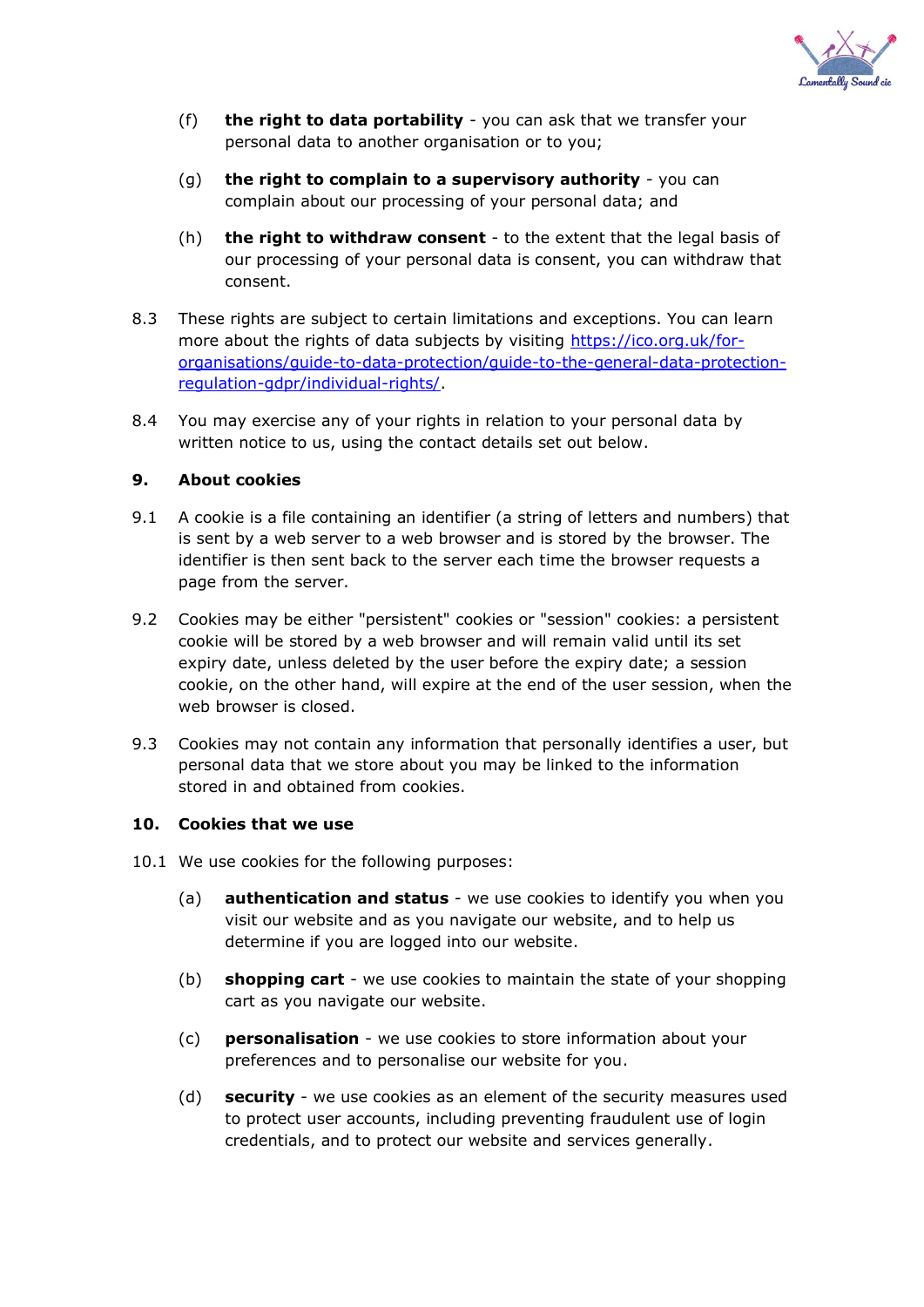

- (e) **advertising** we use cookies to help us to display advertisements that will be relevant to you.
- (f) **analysis** we use cookies to help us to analyse the use and performance of our website and services, and
- (g) **cookie consent** we use cookies to store your preferences in relation to the use of cookies.

#### **11. Cookies used by our service providers**

- 11.1 Our service providers use cookies and those cookies may be stored on your computer when you visit our website.
- 11.2 We use Google Analytics. Google Analytics gathers information about the use of our website by means of cookies. The information gathered is used to create reports about the use of our website. You can find out more about Google's use of information by visiting <https://www.google.com/policies/privacy/partners/> and you can review Google's privacy policy at [https://policies.google.com/privacy.](https://policies.google.com/privacy)[ The relevant cookies are: *[identify cookies]*.]
- 11.3 We use *Wix* to *host our web address*. You can view the privacy policy of this service provider at https://www.wix.com/about/privacy

#### **12. Managing cookies**

- 12.1 Most browsers allow you to refuse to accept cookies and to delete cookies. The methods for doing so vary from browser to browser, and from version to version. You can however obtain up-to-date information about blocking and deleting cookies via these links:
	- (a) <https://support.google.com/chrome/answer/95647> (Chrome);
	- (b) [https://support.mozilla.org/en-US/kb/enable-and-disable-cookies](https://support.mozilla.org/en-US/kb/enable-and-disable-cookies-website-preferences)[website-preferences](https://support.mozilla.org/en-US/kb/enable-and-disable-cookies-website-preferences) (Firefox);
	- (c) <https://help.opera.com/en/latest/security-and-privacy/> (Opera);
	- (d) [https://support.microsoft.com/en-gb/help/17442/windows-internet](https://support.microsoft.com/en-gb/help/17442/windows-internet-explorer-delete-manage-cookies)[explorer-delete-manage-cookies](https://support.microsoft.com/en-gb/help/17442/windows-internet-explorer-delete-manage-cookies) (Internet Explorer);
	- (e) [https://support.apple.com/en-gb/guide/safari/manage-cookies-and](https://support.apple.com/en-gb/guide/safari/manage-cookies-and-website-data-sfri11471/mac)[website-data-sfri11471/mac](https://support.apple.com/en-gb/guide/safari/manage-cookies-and-website-data-sfri11471/mac) (Safari); and
	- (f) [https://privacy.microsoft.com/en-us/windows-10-microsoft-edge-and](https://privacy.microsoft.com/en-us/windows-10-microsoft-edge-and-privacy)[privacy](https://privacy.microsoft.com/en-us/windows-10-microsoft-edge-and-privacy) (Edge).
- 12.2 Blocking all cookies will have a negative impact upon the usability of many websites.
- 12.3 If you block cookies, you will not be able to use all the features on our website.